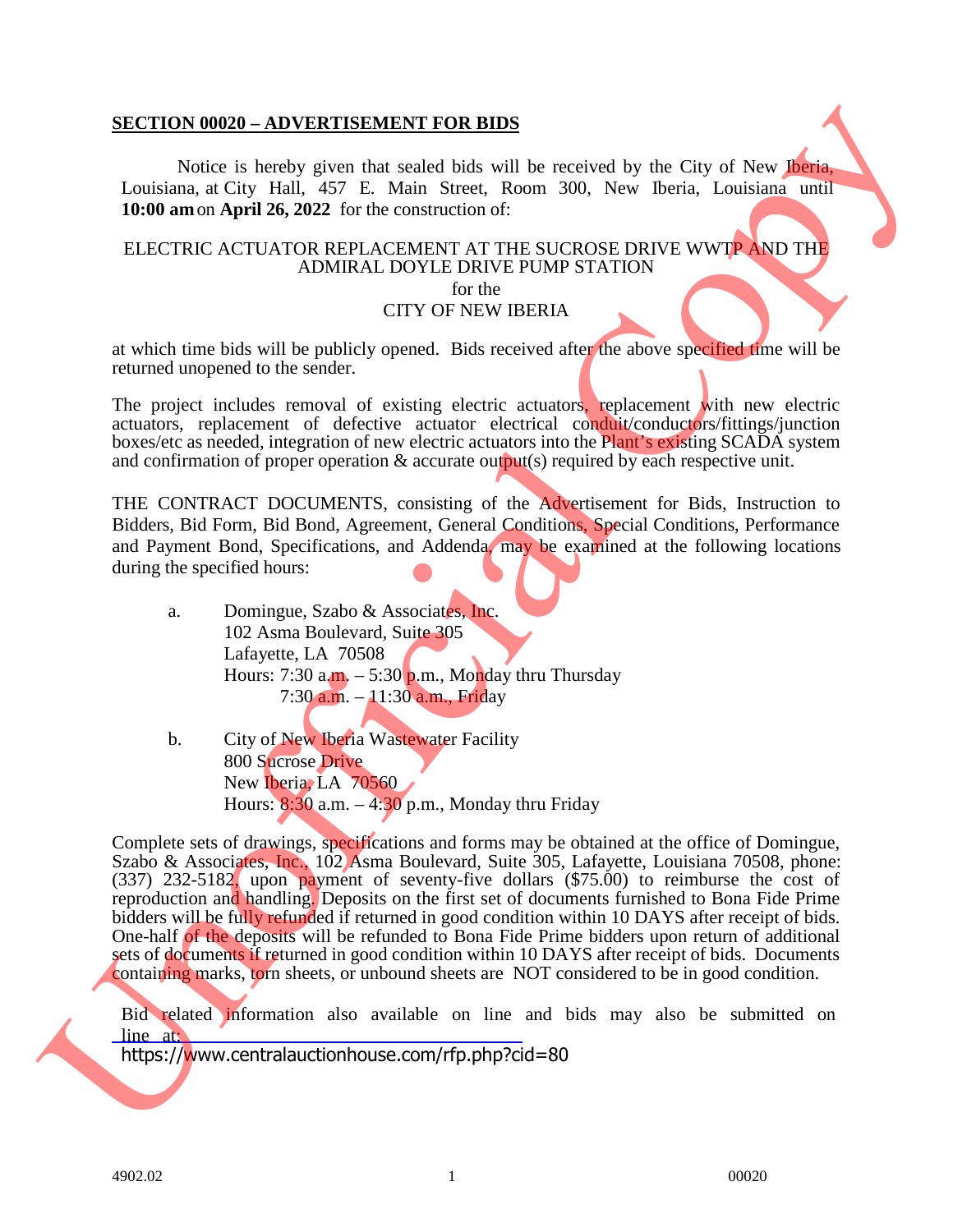Contractors submitting bids shall be licensed under LA Revised Statutes R.S. 37:2150-2164 and shall be classified under MUNICIPAL AND PUBLIC WORKS CONSTRUCTION. The Bidder shall show his license number on the bid and on the sealed envelope in which their bid is enclosed.

Each bid shall be accompanied by suitable bid surety, payable to the City of New Iberia, Louisiana, the amount of which shall be five percent (5%) of the amount of the bid. This shall be given as a guarantee that the bidder will execute the contract, should it be awarded to him, in conformity with the Contract Documents. Performance and Payment Bonds will be required.

The Contractor shall obtain, maintain during the life of the project and provide to the Owner copies of the following bonds and policies which shall be obtained from surety companies which appear on the U.S. Treasury Circular 570, licensed to do business in the State of Louisiana, in the amounts and for the purpose stated and subject to the Owner's approval:

- 1. **BID BOND:** a "Bid Guarantee" equivalent to 5% of the bid price consisting of a firm commitment, such as a bid bond, certified check, cashier's check, or another negotiable instrument, shall accompany each bid as assurance that the bidder will, upon acceptance of his bid, execute such contractual documents as may be required and within the time specified.
- 2. **PERFORMANCE BOND:** A performance bond of not less than 100% of the contract price shall be executed to assure the Contractor's faithful performance of the contract.
- 3. **PAYMENT BOND:** A payment bond of not less than 100% of the contract price shall be executed to assure payment as required by law of all persons supplying labor and material in the performance of the work proved by the contract.

Each bid shall be submitted only on the Contractor's Bid Form furnished by the Engineer.

Any person with disabilities requiring special accommodations must contact the Owner no later than seven (7) days prior to bid opening.

No bidder may withdraw his bid for at least one hundred twenty (120) days after the time scheduled for the opening of bids. Each bid shall be submitted only on the Contractor's Bid Form furnished by the Engineer.

Attention to Bidders is particularly called to the requirements as to conditions of employment to be observed under the Contract, Executive Orders 11625 and 12138, Women's and Minority Business Enterprise; 12549, Debarment and Suspension, 11246, Equal Employment Opportunity and all applicable laws and regulations of the Federal government and State of Comments which the location of the location of the location of the selection of the selection of the selection of the selection of the selection of the selection of the selection of the selection of the selection of the s